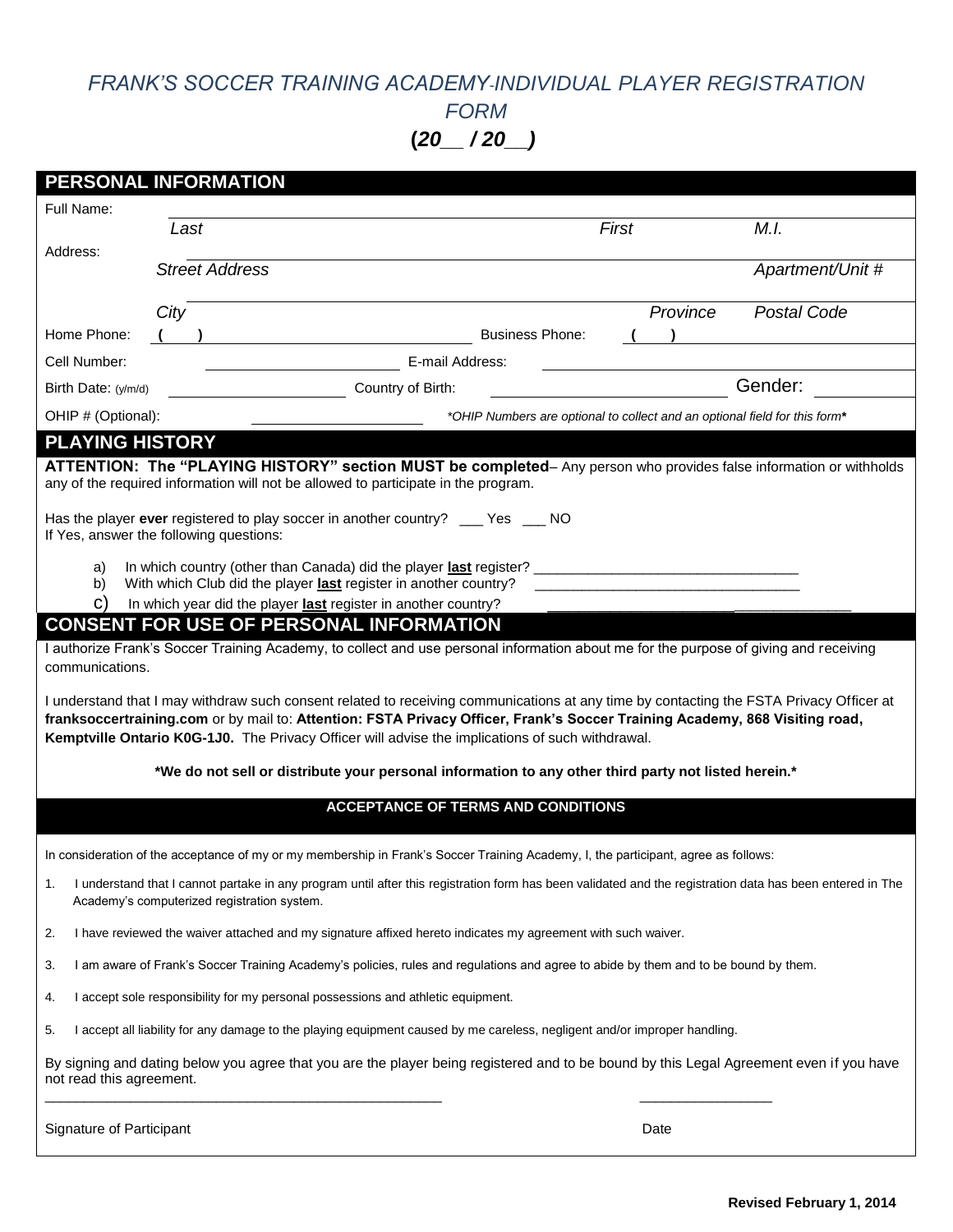| For use by ACADEMY REGISTRAR<br>Verification of Birth date: Birth Certificate Player Book Cother |
|--------------------------------------------------------------------------------------------------|
| SIGNATURE<br>Date                                                                                |
|                                                                                                  |

**Note: The Academy must retain copy of the player registration form.**